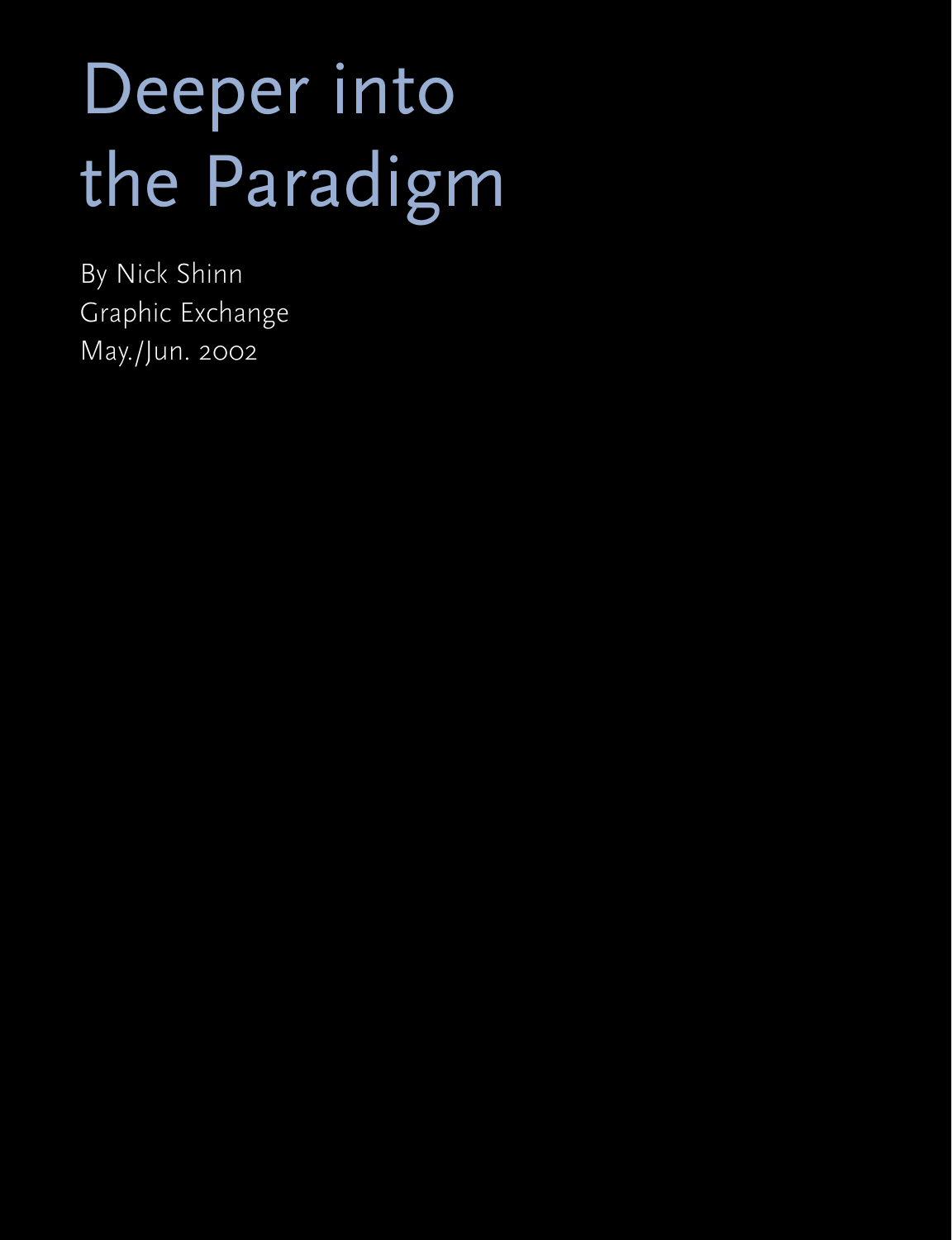# Deeper into the paradigm



*Original Aqua*





#### The fluid interface of Apple's OS X by Nick Shinn

The screen may be flat, but the illusion of depth grows stronger. With Apple's new operating system, OS X, the evolutionary trend of the user interface becomes clear. Starting as flat, monochromatic symbols, the Mac's icons have become progressively more naturalistic, and the suggestion of depth created by layers of overlapping windows has been enhanced, first by the *Classic* bas-relief shading on the window frames, and now, with *Aqua,* the OS X interface, by the addition of feathered drop shadows cast by the windows.

The buttons on the window bars don't look like mechanical push-buttons any longer, that metaphor is dead. Now the buttons are translucent drops of colored liquid. The *Classic* ribbing on the window bars, which suggested that a tactile tug was involved in dragging them around, has survived in OS X as a "non-functional" striation that covers all menu bars, in a variety of delicate off-white tones.

Even the new system type is softer and subtler—it's Bigelow and Holmes' *Lucida Grande* (also used at apple.com) with the

elegant proportions of *Optima*—note the variety of width in the caps, and the ascenders rising above cap height.

There are many explanations for the trending richness of the appearance, starting with "because we can". If you've got the processor power, you render. Perhaps there is, as some critics have suggested, a deeper meaning to the prevalence of veiled, transparent images in popular graphics. And perhaps it is also really cool.

Artists and designers like to play. When the whole world was psychoanalyzing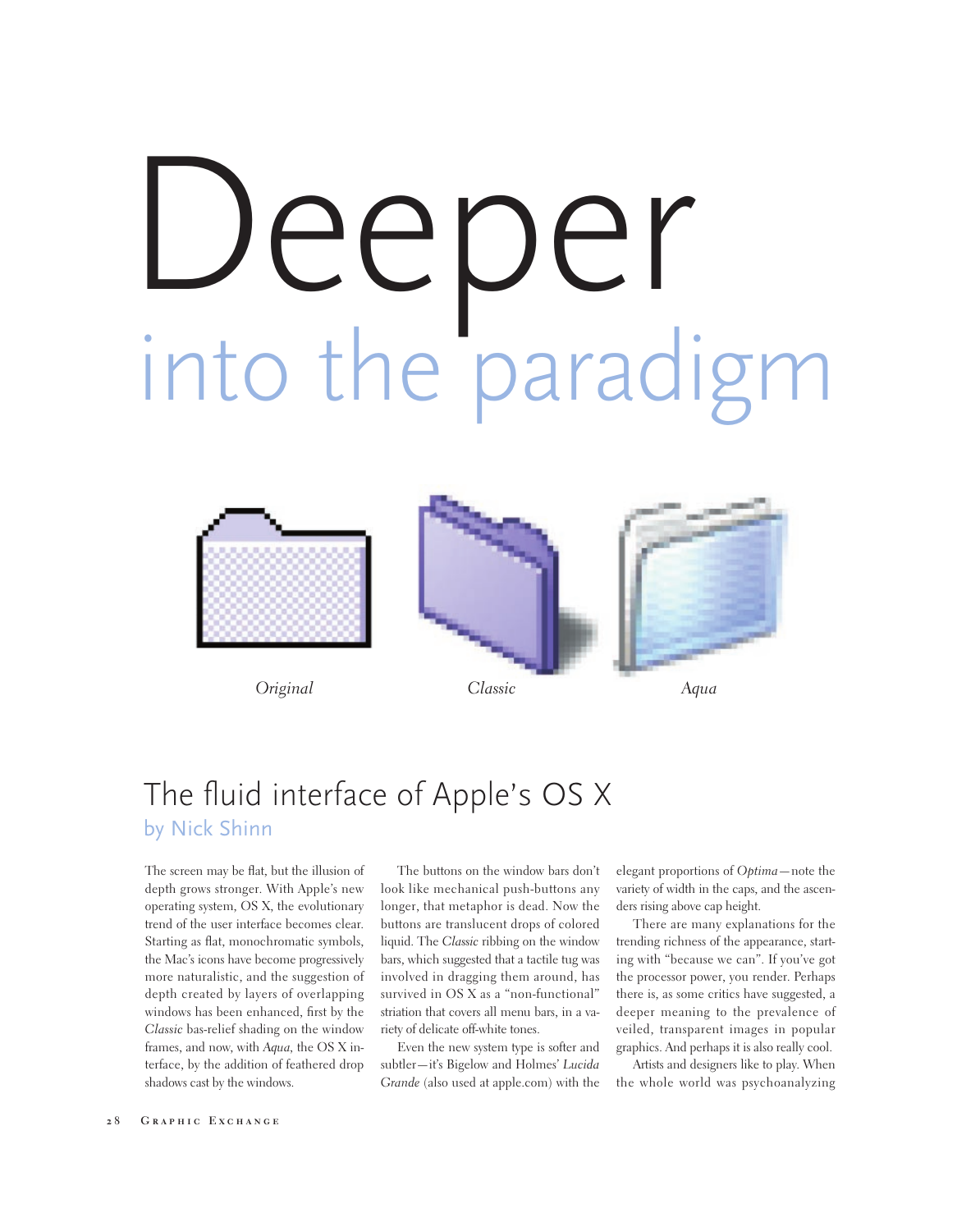Jackson Pollock and his drip paintings, fellow abstract expressionist Robert Motherwell commented, "Plastic automatism [i.e. drip painting]…is…very little a question of the unconscious. It is much more a plastic weapon with which to invent new forms."

The most obvious new form of OS X is the Dock. It's the old Apple Menu, but with its contents permanently on display, so you can drag-and-drop and open items with one action, rather than two. As the Dock was being developed, it was designed so that as more items are put in, the smaller the icons become. That posed a problem of recognition, especially with *Aqua*'s more detailed, less iconic icons. Hence the invention of the mouseover "magnifier"—more of a mobile spherical distortion filter, actually—that also causes the object's name to appear above it.

So here's the situation, here's the paradigm shift in all its glory: Before—a system of simple, graphic icons, objectively managed—you look, analyze, and act; After—a system of "photo quality" icons that appear fuzzy, and work better as the user becomes involved.

It's somewhat absurd to describe this as immersive—all you're really doing is sitting in front of a computer jiggling a mouse—but nonetheless, the world negotiated by interface navigation is becoming increasingly fluid. On the Internet, Java and Flash have enabled many new "onmouseover" actions, most notably magnetic effects, and the culture evolves as users take to some and remain baffled by others.

In OS X, the most fluid feature is the Genie zoom, which morphs the visual contents of a window from full size to Dock icon size (or vice versa); wisely, the user has been given the option of turning off this potentially annoying effect.

There's a cross-pollination between the navigational conventions of website design and those of OS design. On the Net, the grey-buttoned pop-up menu originated as a piece of Javascript that mimicked Apple's pull-down menus, and this device has evolved, with Flash, so that many sites "feel" like an operating system—in effect

## Watercolor rendering

**Gone is the mechanical pushbutton metaphor, replaced by translucent drops of moisture. Gone is the industrial ribbing of bas-relief instrument panels, morphed into delicate linear shading, with windows floating above softly vignetted drop shadows.** 



## Seeping through the system

**Historically, operating systems have been augmented by applications, plug-ins and peripherals. Over time, functions seep down toward the core. With OS X, for instance, font kerning and MIDI are now handled at the Media level (see below). This means that not only do they happen faster and more smoothly, but developers don't have to build these into their apps. That will save a lot of grunt work, freeing them up to move beyond. Metatools like Cocoa and AppleScript, which don't require users to know code, open up the task of software development to a fresh social group.** 

#### **OS X levels**

#### **interface**

**Aqua:** The new-look interface works slightly differently and has more potential, but some mental adjustment will be required by the Classic user.

**Applescript:** Customizes the workplace, using the full interface.

#### **programming languages** *for third-party applications*

**Cocoa:** Applications created with Cocoa are native to OS X.

**Java II:** Sun's cross-platform language.

**Carbon:** Older apps tuned up for OS X, e.g. Photoshop 7.

**Classic:** Older apps, e.g. Quark, run in OS 9 mode.

#### **media** *processing of 2D, 3D, sound and time*

**Quartz:** Apple's proprietary graphics engine handles compositing, fonts, color, draws Genie.

**OpenGL:** 3D processing is done by superfast graphics card.

**QuickTime:** Apple's little file format is emerging as a huge platform for new media.

**Audio:** Plenty of power for new recording studio and multimedia applications.

#### **base**

**Darwin:** The core of OS X is a brand new, open source, UNIX base.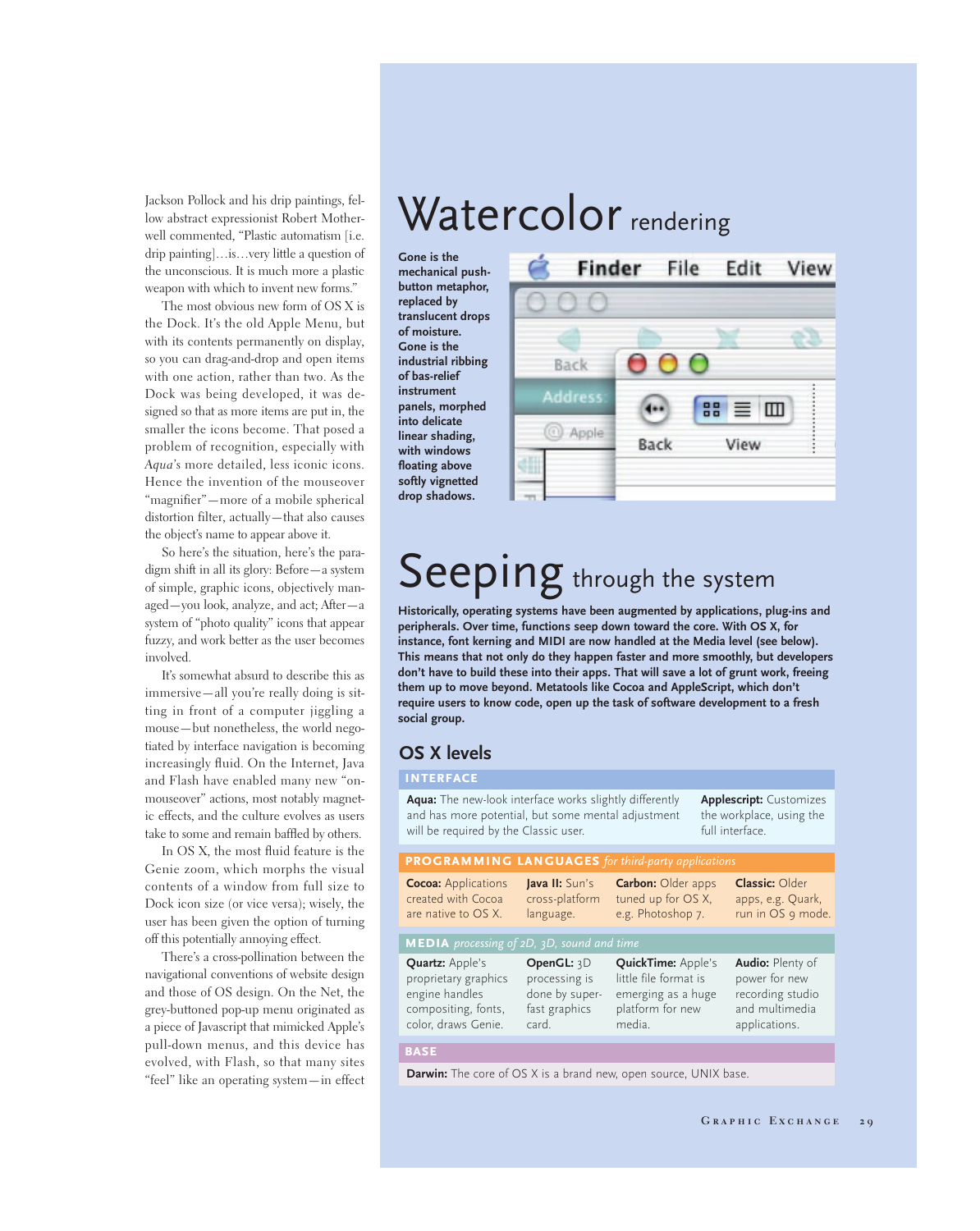## What a mess.  $SO$ ?



**Traditionally, the conscious human subject was conceived of as a rational agent and reader of meanings. To aid the viewer's sense of logic, modernist designers systematized the graphic reduction of symbol sets, removing irrelevancies, paring each icon down to the core of its significance. In contrast, the fussy "photo quality" rendering of the** **Quartz icons (above, in the Dock) is counter-productive to easy recognition.**

**The new icons are intuitive and expressive, says Apple. OK, they're cute and colorful, and that may be expressive, but never mind intuition, you'd have to be psychic to figure out what most of them mean without a caption.**

**But none of this criticism is relevant,**

**because the Dock operates in and drives a completely different paradigm.** 

**You don't read its meaning, you use it. You remember the position of things, and you move the mouse over an icon to magnify it and pop up its name.** 

**It's interactive and immersive.**

**You are the User, and it's all about your experience.**

the user can quickly inspect the submenus for all the buttons on a navbar, just by passing the cursor over it, easily forming a mental picture of the site contents (e.g. at *www.thirstype.com*)—definitely a step up from having to download a separate page for each button click, or being presented with the visual metaphor of a huge pile of file folders.

In the other direction, OS X has picked up some Internet tricks. For instance, text that changes color "onmouseover" to indicate a link, and the new *View As* option of *Columns.* This is rather like a sideways *View as List,* but packs a lot more items

into the user's field of vision, without scrolling; its structure is that of nested frames, an HTML device.

*Aqua,* the OS X interface, centers on the User Experience. It's a philosophy promoted by the influential scientist, educator and author Donald Norman, who guided product development at Apple in the midnineties. He believes that "it is ever more important to develop a humane technology, one that takes into account the needs and capabilities of people." Interaction is the key for Norman; in the learning process, it's not enough to either passively receive knowledge, or to develop skill sets



**Beyond the infinite, dude. Bringing drug-free synesthesia to the masses, the mind-blowing iTunes Visualizer (included with OS X) is a marvel of algorithmics, demonstrating that the true art of new media exists in the space between media. All Apple's "i-" apps have a single window, with brushed aluminum appearance.**

through training—what works best is to learn by problem solving. This idea of the preeminence of experience is also expressed by Erik Davis, author of *Techgnosis: Myth, Magic and Mysticism in the Age of Information* (*www.techgnosis.com*). At the 2002 Subtle Technologies conference in Toronto, he suggested that "the most contemporary material of cultural production is nothing less than the human experience itself…it is vital that we shift away from the overly semiotic and structuralist accounts of subjectivity popular in the late twentieth century." Like many, Davis is looking for the next big thing after Post-modernism.

By his criteria, there are a couple of bits of fluff bundled with OS X that must surely rank as artistic masterpieces. They are demos created by Nvidia to showcase the power of its graphics cards to do 3D rendering in real-time (the time is most real in a dual gig G4 with a GeForce4 card).

*Tree* is surrounded by fireflies. The player/user/viewer has sliders that vary, for instance, size of leaves, number of fireflies, time of day, etc., and can fly the POV between the branches with mouse movements.

*Bubble* floats in the middle of a courtyard, reflecting the scene around on its mirrored surface. Mouse movements change the user's position relative to the bubble, and one may prod it, causing its surface to distort, shimmer, and wobble.

There's a beauty and a completeness to these pieces. They are nice places to be, and in each case the interaction is restrict-